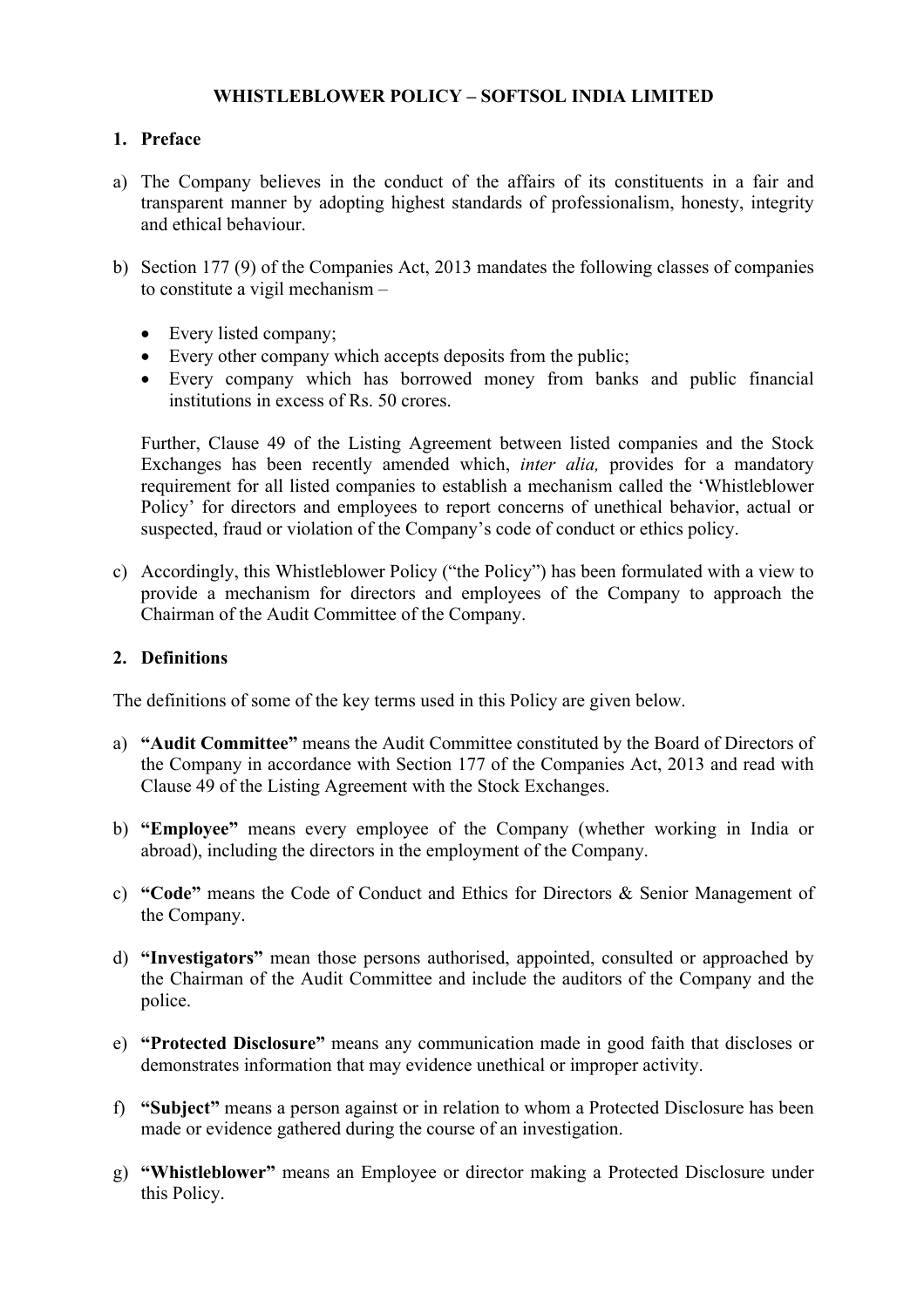# **3. Scope**

- a) This Policy is an extension of the Code of Conduct and Ethics for Directors & Senior Management of the Company. The Whistleblower's role is that of a reporting party with reliable information. They are not required or expected to act as investigators or finders of facts, nor would they determine the appropriate corrective or remedial action that may be warranted in a given case.
- b) Whistleblowers should not act on their own in conducting any investigative activities, nor do they have a right to participate in any investigative activities other than as requested by the Chairman of the Audit Committee or the Investigators.
- c) Protected Disclosure will be appropriately dealt with by the Chairman of the Audit Committee, as the case may be.

## **4. Eligibility**

All Employees and directors of the Company are eligible to make Protected Disclosures under the Policy. The Protected Disclosures may be in relation to matters concerning the Company only.

## **5. Disqualifications**

- a) While it will be ensured that genuine Whistleblowers are accorded complete protection from any kind of unfair treatment as herein set out, any abuse of this protection will warrant disciplinary action.
- b) Protection under this Policy would not mean protection from disciplinary action arising out of false or bogus allegations made by a Whistleblower knowing it to be false or bogus or with a *mala fide* intention.
- c) Whistleblowers, who make three or more Protected Disclosures, which have been subsequently found to be *mala fide*, frivolous, baseless, malicious, or reported otherwise than in good faith, will be disqualified from reporting further Protected Disclosures under this Policy. In respect of such Whistleblowers, the Company/Audit Committee would reserve its right to take/recommend appropriate disciplinary action.

### **6. Procedure**

- a) All Protected Disclosures concerning financial/accounting matters should also be addressed to the Chairman of the Audit Committee of the Company for investigation.
- b) In respect of all other Protected Disclosures should also be addressed to the Chairman of the Audit Committee of the Company.
- c) The contact details of the Chairman of the Audit Committee is as under:

Dr. T. Hanuman Chowdhary Chairman, Audit Committee of Board of Directors SoftSol India Limited Plot No. 4, Software Units Layout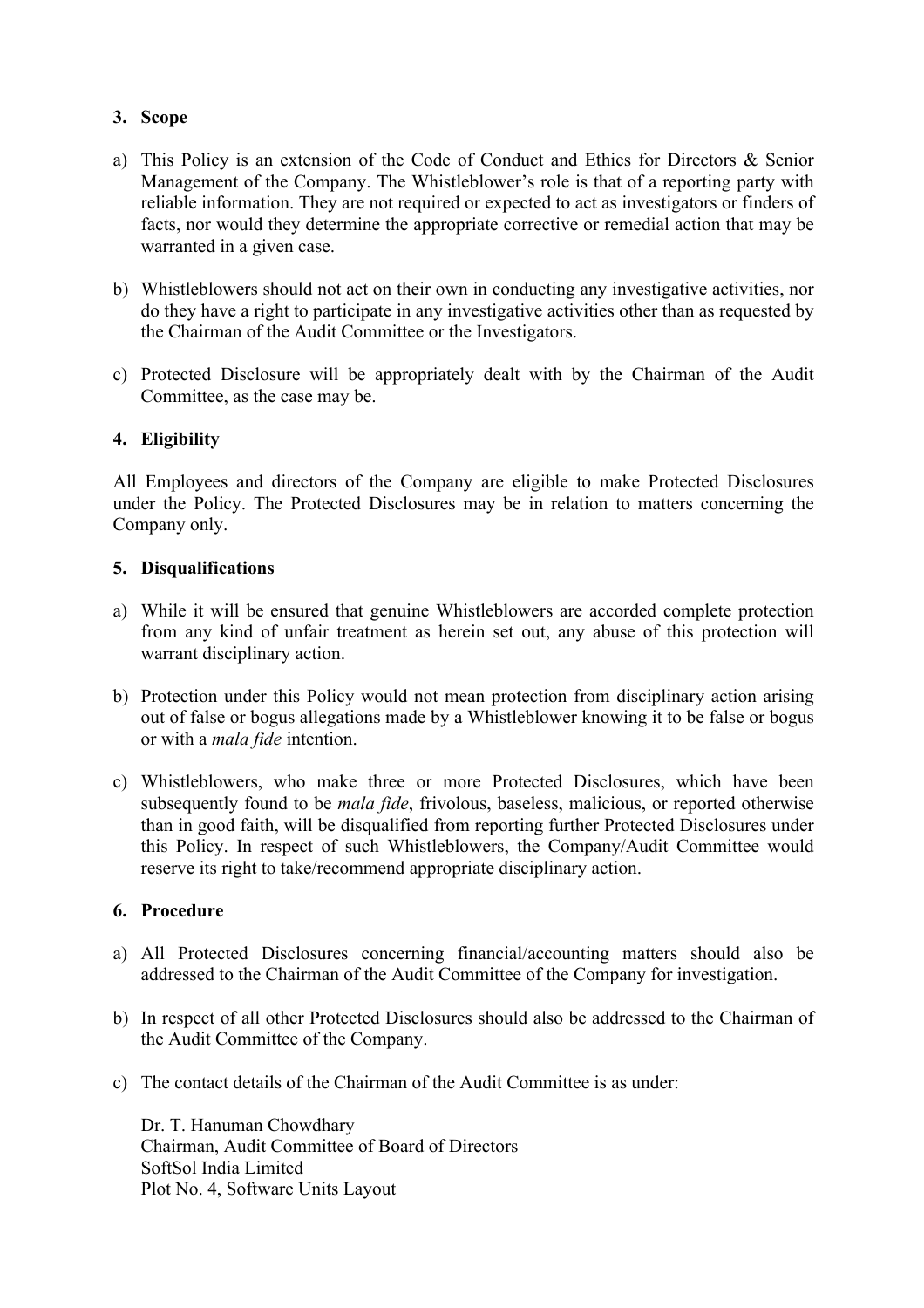Madhapur, Hyderabad - 500081 Tel: 040-30719500, Fax: 040-30784306 Email: hanuman.chowdary@tcs.com

- d) If a protected disclosure is received by any executive of the Company other than Chairman of Audit Committee, the same should be forwarded to the Chairman of the Audit Committee for further appropriate action. Appropriate care must be taken to keep the identity of the Whistleblower confidential.
- e) Protected Disclosures should preferably be reported in writing so as to ensure a clear understanding of the issues raised and should either be typed or written in a legible handwriting in English, Hindi or in the regional language of the place of employment of the Whistleblower.
- f) The Protected Disclosure should be forwarded under a covering letter which shall bear the identity of the Whistleblower. The Chairman of the Audit Committee shall detach the covering letter and forward only the Protected Disclosure to the Investigators for investigation.
- g) Protected Disclosures should be factual and not speculative or in the nature of a conclusion, and should contain as much specific information as possible to allow for proper assessment of the nature and extent of the concern and the urgency of a preliminary investigative procedure.
- h) The Whistleblower must disclose his/her identity in the covering letter forwarding such Protected Disclosure. Anonymous disclosures will not be entertained as it would not be possible to interview the Whistleblowers.

## **7. Investigation**

- a) All Protected Disclosures reported under this Policy will be thoroughly investigated by the Chairman of the Audit Committee of the Company who will investigate / oversee the investigations under the authorization of the Audit Committee. If any member of the Audit Committee has a conflict of interest in any given case, then he/she should recuse himself/herself and the other members of the Audit Committee should deal with the matter on hand.
- b) The Chairman of the Audit Committee may at its discretion, consider involving any Investigators for the purpose of investigation.
- c) The decision to conduct an investigation taken by the Chairman of the Audit Committee is by itself not an accusation and is to be treated as a neutral fact-finding process. The outcome of the investigation may not support the conclusion of the Whistleblower that an improper or unethical act was committed.
- d) The identity of a Subject will be kept confidential to the extent possible given the legitimate needs of law and the investigation.
- e) Subjects will normally be informed of the allegations at the outset of a formal investigation and have opportunities for providing their inputs during the investigation.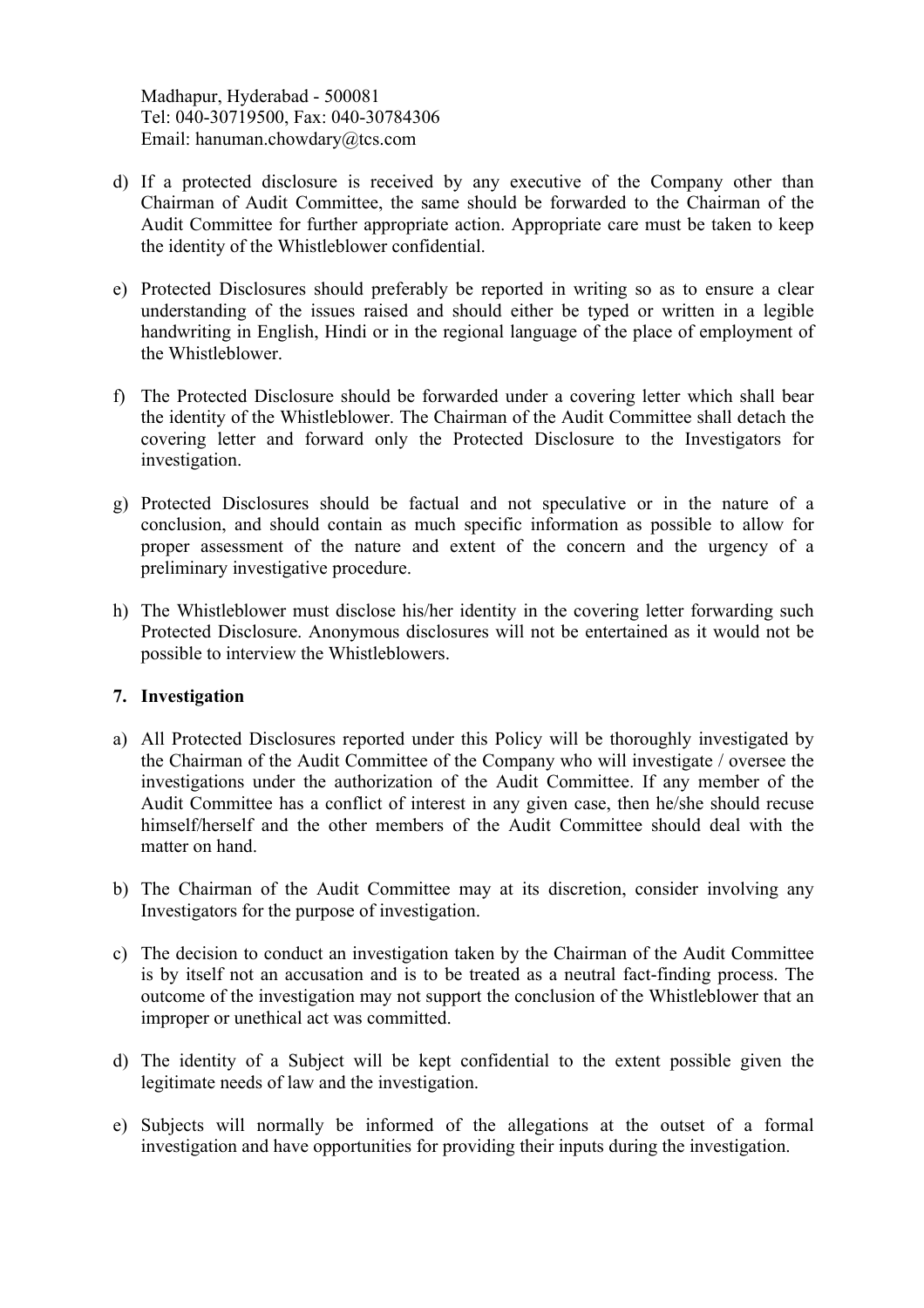- f) Subjects shall have a duty to co-operate with the Chairman of the Audit Committee or any of the Investigators during investigation to the extent that such co-operation will not compromise self-incrimination protections available under the applicable laws.
- g) Subjects have a right to consult with a person or persons of their choice, other than the Investigators and/or members of the Audit Committee and/or the Whistleblower. Subjects shall be free at any time to engage counsel at their own cost to represent them in the investigation proceedings.
- h) Subjects have a responsibility not to interfere with the investigation. Evidence shall not be withheld, destroyed or tampered with, and witnesses shall not be influenced, coached, threatened or intimidated by the Subjects.
- i) Unless there are compelling reasons not to do so, Subjects will be given the opportunity to respond to material findings contained in an investigation report. No allegation of wrongdoing against a Subject shall be considered as maintainable unless there is good evidence in support of the allegation.
- j) Subjects have a right to be informed of the outcome of the investigation. If allegations are not sustained, the Subject should be consulted as to whether public disclosure of the investigation results would be in the best interest of the Subject and the Company.
- k) The investigation shall be completed normally within 45 days of the receipt of the Protected Disclosure.

## **8. Protection**

- a) No unfair treatment will be meted out to a Whistleblower by virtue of his/her having reported a Protected Disclosure under this Policy. The Company, as a policy, condemns any kind of discrimination, harassment, victimization or any other unfair employment practice being adopted against Whistleblowers. Complete protection will, therefore, be given to Whistleblowers against any unfair practice like retaliation, threat or intimidation of termination/suspension of service, disciplinary action, transfer, demotion, refusal of promotion, or the like including any direct or indirect use of authority to obstruct the Whistleblower's right to continue to perform his/her duties/functions including making further Protected Disclosure. The Company will take steps to minimize difficulties, which the Whistleblower may experience as a result of making the Protected Disclosure. Thus, if the Whistleblower is required to give evidence in criminal or disciplinary proceedings, the Company will arrange for the Whistleblower to receive advice about the procedure, etc.
- b) A Whistleblower may report any violation of the above clause to the Chairman of the Audit Committee, who shall investigate into the same and recommend suitable action to the management.
- c) The identity of the Whistleblower shall be kept confidential to the extent possible and permitted under law. Whistleblowers are cautioned that their identity may become known for reasons outside the control of the Chairman of the Audit Committee (e.g. during investigations carried out by Investigators).